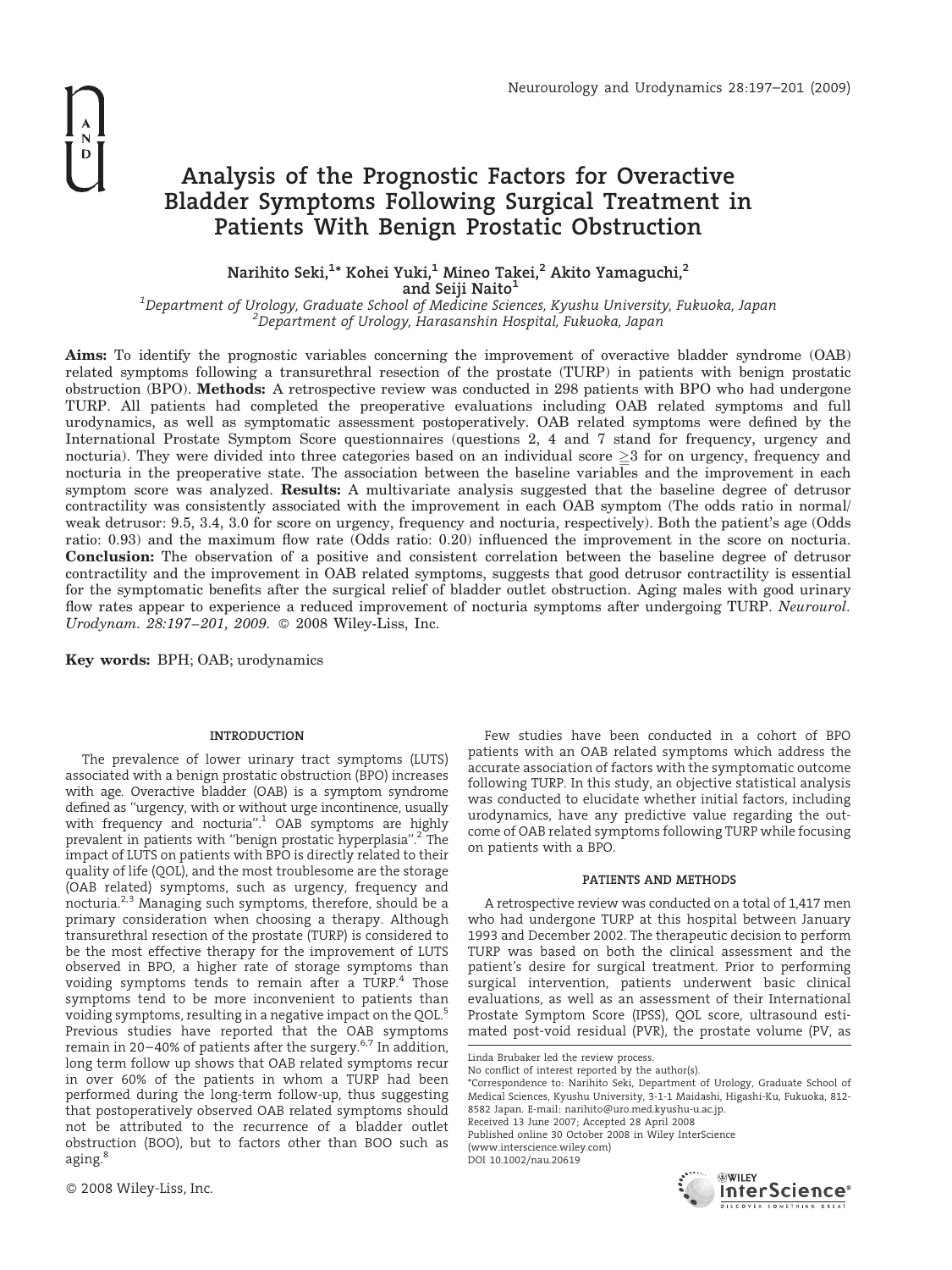## 198 Seki et al.

estimated by transrectal ultrasound) and full urodynamics including a pressure-flow study (PFS). BOOI (BOO index) was determined by the formula pdet. $Q_{\text{max}}$  (detrusor pressure at maximum flow rate)-2 $Q_{\text{max}}$ . Of the 1,417 patients, 628 patients with BOO completed full pre-operative evaluations without any of the exclusion criteria. The exclusion criteria in the preoperative state was: (1) younger than 50 years of age, (2) a PV of less than 20 ml, (3) neurogenic bladder dysfunction, (4) BOO not due to BPO, (5) a history of prostatic and/or urethral surgery, (6) previously diagnosed or suspected carcinoma of the prostate, (7) a known bladder neoplasm and/or stones, and (8) acute and/or chronic prostatitis. The exclusion criteria for the postoperative state was: (1) a BOO due to a bladder neck and/or urethral stricture, (2) patients who received  $5\alpha$ -reductase inhibitors and (3) a urinary tract infection or prostatitis within 1 month before the evaluation. The treatment outcomes were assessed by an evaluation of the IPSS at 12 months or longer after surgery. All anticholinergics and/or sympathomimetics had been washed out at least 2 weeks before both the preoperative and/or postoperative evaluations. According to the selection procedure, a total 298 patients with a BPO (BOOI $\geq$ 40) with mean age of 69.9  $\pm$  7.1 years and mean follow-up since surgery of 15.8  $\pm$  2.2 (range: 12.2–19.5) months, without any of the exclusion criteria, were selected (Fig. 1). Each OAB related symptom was defined by the IPSS. Question 2 of the IPSS questionnaires stands for frequency, the question 4 for urgency and question 7 for nocturia. respectively. Because the current study was designed to conduct an analysis on patients with severe OAB, in whom each symptom occurred in about 50% or more of total times of voiding (=score of 3 or more for each symptom), the 298 patients were divided into three categories based on an individual score  $\geq 3$  for on urgency in 132 (44%) patients (category 1), on frequency in 170 (57%, category 2) and on nocturia in 173 (58%, category 3) in the preoperative state, and enrolled into the final analysis (Fig. 1). One hundred fifty six patients (52.3%) had a score 3 or more for two or more symptoms (24 patients in category 1 and 2, 16 in category 1 and 3, 40 in category 2 and 3, and 76 in category 1, 2 and 3), and they belonged to each category.

The best result with a voided volume of more than 150 ml during one or more free uroflowmetries was adopted for the analysis of free-uroflowmetry. A multichannel system (UD-2000, MMS Co., Enschede, Netherlands) was used for the urodynamic evaluations. Water-filling cystometry was performed with a filling rate of 50 ml/min. Subsequently, the patients were asked to void in the upright position with a suprapubically placed 6F cystostomy in order to monitor the bladder pressure. Detrusor overactivity (DO) was judged according to the definition of the International Continence Society.<sup>1</sup> The grade of detrusor contractility was quantified based on the Schafer nomogram (very weak to weak, normal, strong) and the bladder contractility index (BCI), which was determined by the formula: pdet. $Q_{max}$  + 5 $Q_{max}$ . The grade of the BOO was also quantified based on the Schafer nomogram (0, no obstruction to 6, severe obstruction) and the BOOI (BOOI = pdet. $Q_{max}$ –2 $Q_{max}$ ). The pdet.max (maximum detrusor pressure) and the pdet. $Q_{\text{max}}$  were determined from the pressure-flow chart.

Preoperative variables including the patient age, estimated PV, the subjective symptoms (each question of IPSS, total IPSS, sub-total score of storage symptoms comprising the summation of nocturia, urgency and an increased frequency score, and sub-total score of voiding symptoms comprising the summation of hesitancy, intermittency and weak stream score), the QOL score and urodynamic parameters including, the maximum cystometric capacity (MCC), the presence of DO, free- $Q_{\text{max}}$ , PVR, pdet.max, pdet. $Q_{\text{max}}$ , the Schafer contractility grade, BCI, the Schafer obstruction grade and BOOI were all statistically investigated to identify any factors that could influence the symptomatic improvement. The patients were considered to have improved in terms of individual symptoms including urgency, frequency and nocturia, if each score demonstrated a  $\geq$  50% improvement over the pre-operative value at 12 months or longer following a TURP.

Mann–Whitney's U-test for continuous variables and the chi-square test for categorical variables were used to determine these preoperative variables which univariately affected each symptomatic improvement according to the previously definition. Next, a multiple logistic regression analysis using the forward stepwise regression method was performed to select a set of variables. The odds ratios with a significance level of 0.05 were calculated to include or remove any of the factors at each step.  $P < 0.05$  was considered to indicate significance.



Fig. 1. Flow chart of case selection of the study population. A total 298 patients with completed pre-operative and post-operative evaluations at 12 months and a BPO (BOO index: BOOI  $\geq$  40) without any of the exclusion criteria were divided into three categories based on a preoperative individual score  $\geq 3$  for on urgency (category 1), on frequency (category 2) and on nocturia (category 3), and enrolled into the final analysis. One hundred fifty six patients (52.3%) had a score 3 or more for two or more symptoms, and they belonged to each category.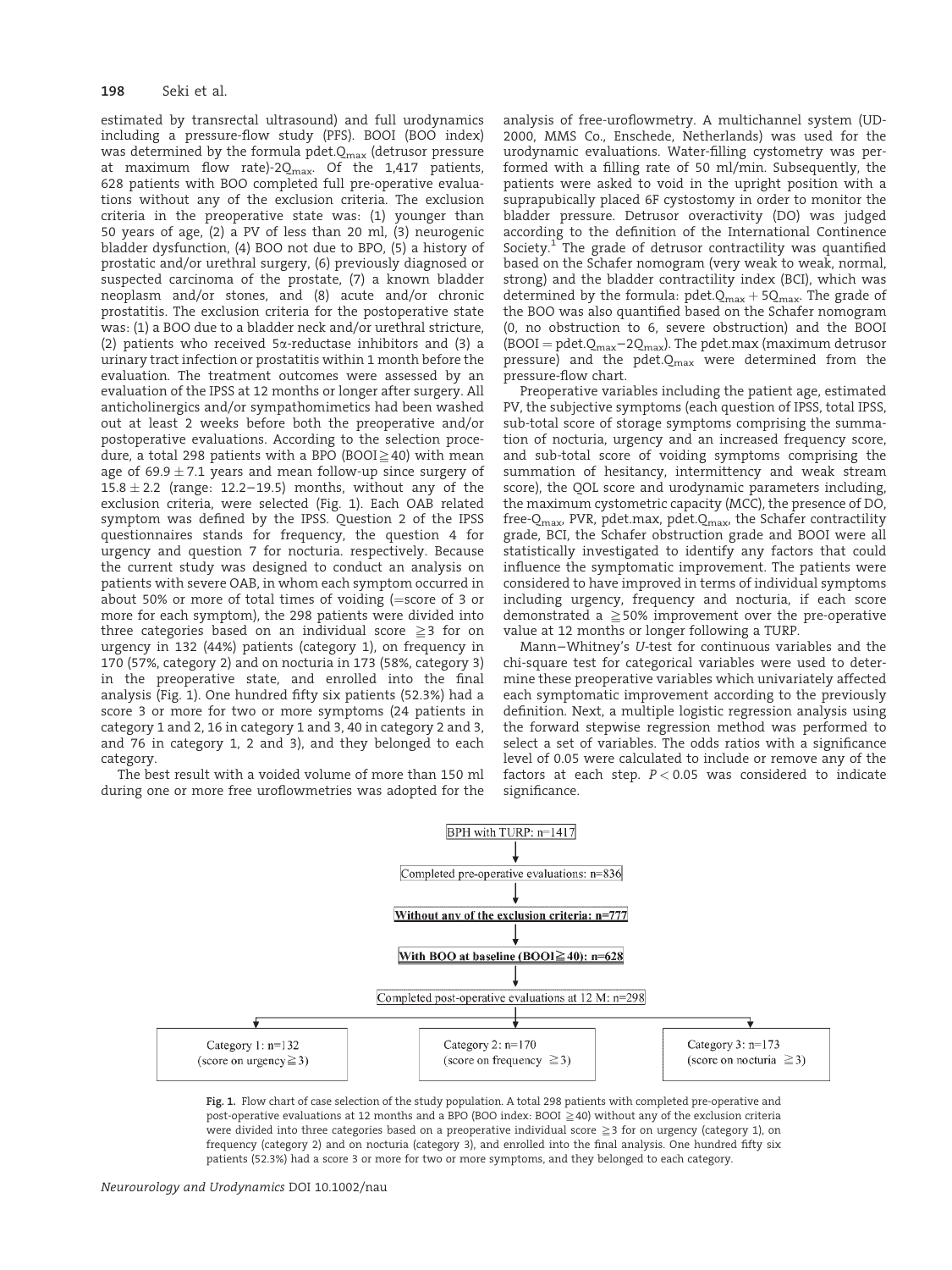| TABLE I.  Baseline Clinical and Urodynamic Characteristics of the 298 Patients With 12 Months Follow-Up (With 12 M), 330 Patients Without 12 Months |  |
|-----------------------------------------------------------------------------------------------------------------------------------------------------|--|
| Follow-Up (Without 12 M), and of Patients in Each Category                                                                                          |  |

|                                     | Category 1        | Category 2         | Category 3        | With 12 M         | Without 12 M      |
|-------------------------------------|-------------------|--------------------|-------------------|-------------------|-------------------|
| Number of patients                  | 132               | 170                | 173               | 298               | 330               |
| Age (years)                         | 70.0 (65.0, 75.0) | 70.0 (66.0, 74.0)  | 71.0 (66.0, 76.0) | 70.0 (65.0, 74.8) | 71.0 (66.0, 76.0) |
| Prostate volume (ml)                | 38.8 (29.1, 50.7) | 38.3 (29.2, 51.2)  | 38.2 (29.6, 51.3) | 39.2 (30.1, 52.4) | 39.6 (29.1, 53.3) |
| $MCC$ (ml)                          | 288 (241, 330)    | 284 (234, 329)     | 280 (224, 330)    | 295 (238, 340)    | 299 (232, 350)    |
| Detrusor overactivity (%)           | 48.5              | 46.5               | 49.1              | 43.6              | 43.3              |
| Free- $Q_{\text{max}}$ (ml/sec)     | 7.3(5.3, 9.7)     | $7.0$ $(5.1, 9.7)$ | 7.0(5.1, 9.5)     | $7.8$ (5.5, 10.5) | 7.7(5.3, 10.1)    |
| PVR (ml)                            | 67 (31, 111)      | 62 (30,123)        | 60 (25, 131)      | 60 (30, 120)      | 60 (30, 130)      |
| pdet.max (cm $H_2O$ )               | 99 (82, 127)      | 98 (80, 119)       | 97 (80, 122)      | 96 (79, 121)      | 97 (74, 127)      |
| pdet. $Q_{\text{max}}$ (cm $H_2O$ ) | 88 (71, 110)      | 85 (70, 106)       | 83 (70, 110)      | 83 (70, 106)      | 86 (68, 112)      |
| Schafer obstruction grade           | 4(3, 5)           | 4(3, 5)            | 4(3, 5)           | 4(3, 5)           | 4(3, 5)           |
| <b>BOOI</b>                         | 69 (56, 92)       | 68 (51, 90)        | 68 (53, 92)       | 68 (52, 91)       | 67 (51, 95)       |
| Schafer contractility grade         |                   |                    |                   |                   |                   |
| Very weak $+$ weak                  | 18                | 31                 | 28                | 52                | 56                |
| Normal                              | 87                | 109                | 110               | 189               | 212               |
| Strong                              | 27                | 30                 | 35                | 57                | 62                |
| BCI                                 | 132 (114, 147)    | 127 (108, 147)     | 127 (108, 148)    | 127 (109, 147)    | 130 (108, 152)    |

Each category includes the patients with a score of 3 or more on urgency (category 1), frequency (category 2), and nocturia (category 3), respectively. If a patient has a score 3 or more for two or more symptoms, he can belong to the each category (not mutually exclusive). MCC, maximum cystometric capacity; PVR, post-void residual; pdet.max, maximum detrusor pressure; pdet.Q<sub>max</sub>, detrusor pressure at maximum flow rate; BOOI, bladder outlet obstruction index; BCI, bladder contractility index.

Median (25%, 75%).

#### RESULTS

#### Patient Characteristics

The baseline clinical and urodynamic characteristics of the 298 patients and of patients divided into each symptom category are summarized in Table I. The patient age, estimated PV and all urodynamic parameters evaluated were not significantly different among the categories. Detrusor underactivity (detrusor contractility grades of very weak or weak, quantified according to the Schafer nomogram) was observed in 17.4%, 13.6%, 18.2%, and 16.2% of the overall patients and the patients in each category  $(1-3)$ , respectively.

## OAB Related Symptoms

Tables IIA and IIB summarize the preoperative distributions and the changes in mean values, seen after a TURP, of the individual symptom scores for urgency, frequency and

TABLE IIA. Distributions of the Number of Patients According to the Scores for Each OAB Symptom at Baseline

| Score on IPSS  | Urgency | Frequency | Nocturia |
|----------------|---------|-----------|----------|
| 3              | 23      | 44        | 92       |
| $\overline{4}$ | 65      | 79        | 40       |
| 5              | 44      | 47        | 41       |

TABLE IIB. Mean Values of the Scores for Each OAB Symptom at Baseline and Follow-Up

| Symptom            | Urgency     | Frequency   | Nocturia    |
|--------------------|-------------|-------------|-------------|
| Average value      |             |             |             |
| Baseline           | $4.2 + 0.7$ | $4.0 + 0.7$ | $3.7 + 0.8$ |
| Follow-up          | $1.2 + 1.3$ | $1.6 + 1.3$ | $2.1 + 1.1$ |
| Improved ratio (%) | 71.4        | 60.0        | 43.2        |

Quantification of the improvement by a TURP of the score for each symptom (Improved ratio) was calculated according to the formula, Improved ratio  $=$  1-post/pre. Mean  $\pm$  SD.

Neurourology and Urodynamics DOI 10.1002/nau

nocturia observed in the three categories of patients. There was a significant improvement in each of the symptoms following TURP. The overall rates of improvement in terms of the symptom score on urgency, frequency and nocturia were 71.4%, 60.0%, and 43.2%, respectively. The rates of treatment success regarding the symptom score for urgency, frequency and nocturia according to the definition ( $\geq$  50% improvement over the preoperative value following TURP) were 81.8% (108/ 132), 72.9% (124/170), and 48.6% (84/173), respectively.

### Predictive Factors Associated With the Outcome

Table III lists the preoperative variables that appear to multivariately affect the treatment outcome of each OAB related

TABLE III. Multiple Logistic Regression Analysis of the Factors at Baseline Influencing Each OAB Symptom Postoperatively (OR, odds ratio; CI, confidence interval)

| OR (95% CI)         | P    |
|---------------------|------|
|                     |      |
|                     | 0.01 |
| $9.52(2.60 - 34.5)$ |      |
| $6.67(1.34 - 33.3)$ |      |
|                     |      |
|                     | 0.02 |
| $3.41(1.52 - 7.63)$ |      |
| $2.16(0.74 - 6.25)$ |      |
|                     |      |
| $0.93(0.88 - 0.98)$ | 0.01 |
| $0.20(0.05 - 0.84)$ | 0.03 |
|                     | 0.02 |
| $3.00(1.41 - 6.41)$ |      |
| $2.56(0.99 - 6.67)$ |      |
|                     |      |

The baseline degree of detrusor contractility was positively (Odds ratio >1) associated with the improvement in each OAB symptom. Both the patient's age and the maximum flow rate negatively (Odds ratio  $<$ 1) influenced the improvement in the score on nocturia. The patients in each group (categories 1, 2, and 3) were categorized according to their detrusor contractility: W, weak detrusor contractility; N, normal detrusor contractility; ST, strong detrusor contractility. Next, the differences between N and W, as well as ST and W inside each group were examined.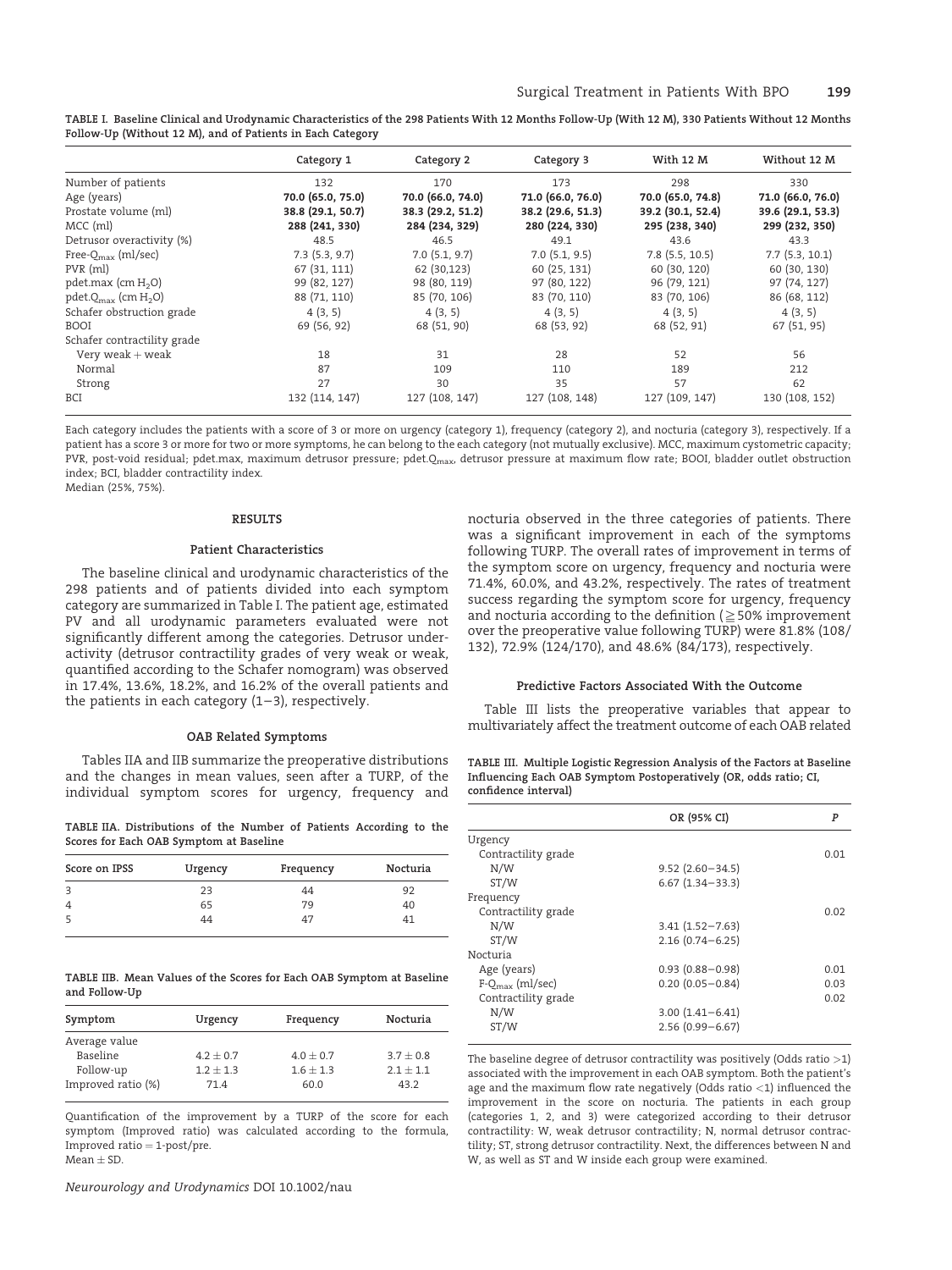symptom following the TURP. The baseline degree of detrusor contractility was identified as the only invariable factor that independently correlated with the postoperative improvement in each OAB symptom. The baseline patient age and their baseline value of the  $Q_{\text{max}}$  were identified as factors which correlated with an improvement in the score for nocturia after TURP. A lower age and a lower preoperative  $Q_{\text{max}}$  were associated with a greater improvement in the nocturia score after TURP.

### DISCUSSION

Regarding LUTS, the degree of trouble that this condition can cause and its impact on patients' QOL are the primary considerations when choosing a treatment for a BPO. Altogether, the most troublesome symptoms are associated with the storage phase, such as urgency, frequency, and nocturia. This correlation has been observed in studies with community-based men,<sup>9</sup> as well as in men with a symptomatic BPO evaluated in clinic-based studies.<sup>10</sup> Surgical intervention such as TURP produces significant symptomatic benefits not only regarding voiding symptoms but also storage (OAB related) symptoms, however, not all patients demonstrate a successful resolution of these symptoms after the prostate intervention. Previous reports have noted that OAB related symptoms including urgency and frequency persist in 20-35% of patients after a prostatectomy.<sup>6,11</sup> This finding was consistent with the current results. Generally, higher rates of storage symptoms than voiding symptoms remain after a TURP, thus resulting in a negative effect on the QOL. In addition, the current study showed that the rate of patients who could achieve  $\geq$  50% improvement, over the preoperative value, on each symptom score after TURP, was consistently greater for voiding symptoms than for OAB related symptoms (81.8%, 72.9% and 48.6% for urgency, frequency and nocturia vs. 90.3%, 92.6%, 85.4% for on straining, intermittency and slow stream). Although it has been reported that the persistence of an OAB after TURP is more frequent in men of over 80 years of age, $<sup>7</sup>$  in the current</sup> analysis, a significant correlation with age was only found for score on noctria but not for the score on urgency or frequency.

A previous study reported that less than 20% of those men with persistent OAB related symptoms after a TURP had any evidence of a recurrent or persistent BOO,<sup>12,13</sup> thus suggesting that persistent OAB related symptoms may only partially be due to the persistent BOO following surgical intervention. The current study with its retrospective design has several shortcomings, especially the tendency to have selection bias. We could conduct an analysis in a selected patient group. Due to the lost of follow-up at 12 months after surgery, the patients who were investigated were a relatively insufficient proportion (298/628: 47.5%) of the patients who pre-operatively met all inclusion criteria with BOO. Nevertheless, stratifying the patients with and without a 12-month follow-up yielded results comparable to each other regarding the preoperative background (Table I), thus leading to the hypothesis that patients with a 12-month follow-up may be representative of the entire patient cohort in the present study (the proportions in category 1, 2, and 3 were 46%, 59%, and 58% of the 330 patients without a 12-month follow-up). Another shortcoming may be due to the lack of a systemic postoperative urodynamic analysis. Nevertheless, a PFS performed on some subjects in whom the informed consent for post-operative urodynamics was successfully obtained in the present patient cohort (114/298: 38.3%) suggested the BOO of those subjects to be substantially relieved after TURP [the median value (25%, 75%) of BOOI in pre-operative and post-operative state was 70  $(52, 94)$  and 5  $(-4, 18)$ , respectively, and only 4 patients  $(3.5%)$ were classified as obstructed  $(BOOI > 40)$  postoperatively], thus supporting the notion that the postoperative minimal improvement in OAB related symptoms might not be attributable to residual or recurrent BOO. The patient cohorts for each symptomatic evaluation in this study were apparently typical of those with moderate to severe symptoms relating to an OAB together with a BOO and a decreased  $Q_{\text{max}}$ . Similar to the findings in other studies, approximately 50% of<br>the cases had baseline DO.<sup>14,15</sup> The relatively lower occurrence of DO may partially attributable to methodological difference. Because the patients in the current study were placed in the supine position during bladder filling, as the results, no DO was demonstrated in many patients, in comparison to when such patients are placed in the upright position. There are no standard criteria established for the estimation in OAB. The current analysis was conducted on patients in whom each symptom occurred in 50% or more of the total voiding  $(=$ score of 3 or more for each symptom), and therefore they were diagnosed as having severe OAB related symptoms, based on the assumption that the answers to the IPSS questionnaires (questions 2, 4, and 7) obtained from patients adequately describe OAB related symptoms. In addition, we defined successful treatment as a  $\geq$  50% improvement over the preoperative values. However, there is a shortcoming in that the IPSS does not record urgency incontinence, thereby requiring caution before drawing definite conclusions from these data.

The current results of a multivariate analysis indicate that the improvement in each OAB related symptom did not correlate at all with the presence of baseline DO. As discussed above, the lower occurrence of DO in the current patient cohort may partially be attributable to this poor correlation. Furthermore, the lack of data regarding urgency incontinence in IPSS may also account for the poor correlation. Although a previous study suggested that the preoperative DO has a negative impact on total IPSS outcome,<sup>16</sup> it remains controversial as to whether a DO at baseline is an independent predictor for the improvement of OAB related symptoms in patients with a BPO after a TURP. DO is reported to persist in about 30–50% of those patients who have undergone a prostatectomy.17,18 Nevertheless, a previous study reported that no significant difference has been documented in postoperative storage symptom scores among patients with and without  $DO<sup>13</sup>$  thereby supporting the results in the current analysis. Most of those men with preoperative OAB related symptoms, who show an initial resolution of OAB related symptoms after surgery, experience recurrence of their symptoms over time in the absence of discernible changes in urodynamic findings.<sup>8</sup> In addition, the development of de novo OAB during an extended follow-up was reported in a few men in whom no OAB related symptoms had been recognized before operation.<sup>8</sup> Presumably, ongoing age-related changes in the lower urinary tract partially complicate the interpretation of the current results.

Despite several previous reports that document the prognostic value of baseline detrusor contractility in conjunction with the grade of a BOO for the improvement of overall symptoms,<sup>19,20</sup> there is limited data regarding the relationship between the improvement of OAB related symptoms with the detrusor contractility grade following a prostatectomy. An extended longitudinal study showed that long-term (average 14 years after the intervention) symptomatic failure was principally associated with postoperative detrusor underactivity rather than BOO or DO, in patients with BPO who had undergone a TURP.<sup>21</sup> However, that study simply